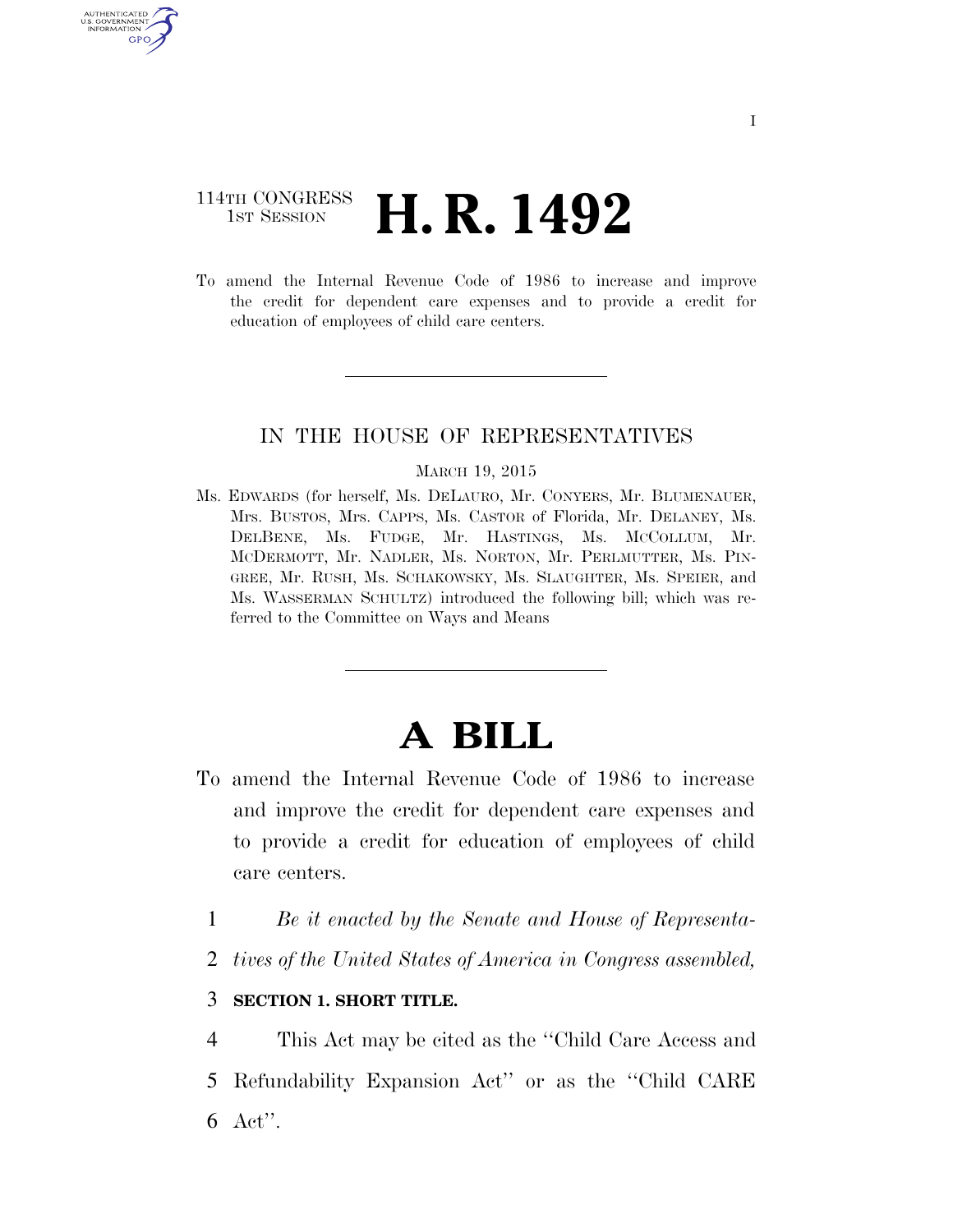### 1 **SEC. 2. CREDIT FOR DEPENDENT CARE EXPENSES.**

2 (a) CREDIT MADE REFUNDABLE.—

 (1) IN GENERAL.—The Internal Revenue Code of 1986 is amended by redesignating section 21 as section 36C and by moving such section after section 6 36B.

 (2) CREDIT NOT ALLOWED FOR SERVICES PRO- VIDED OUTSIDE THE UNITED STATES.—Section  $36C(b)(2)(A)$  of such Code, as redesignated by this section, is amended by adding at the end the fol- lowing: ''Such term shall not include any amount paid for services provided outside the United States.''.

14 (3) CONFORMING AMENDMENTS.—

15 (A) Section  $23(f)(1)$  of such Code is 16 amended by striking "section 21(e)" and insert-17 ing "section  $36C(e)$ ".

18 (B) Section  $35(g)(6)$  of such Code is 19 amended by striking ''section 21(e)'' and insert-20 ing "section  $36C(e)$ ".

21 (C) Section  $36C(a)(1)$  of such Code, as re-22 designated by this section, is amended by strik-23 ing ''this chapter'' and inserting ''this subtitle''.

24 (D) Section  $129(a)(2)(C)$  of such Code is 25 amended by striking "section 21(e)" and insert-26 ing "section  $36C(e)$ ".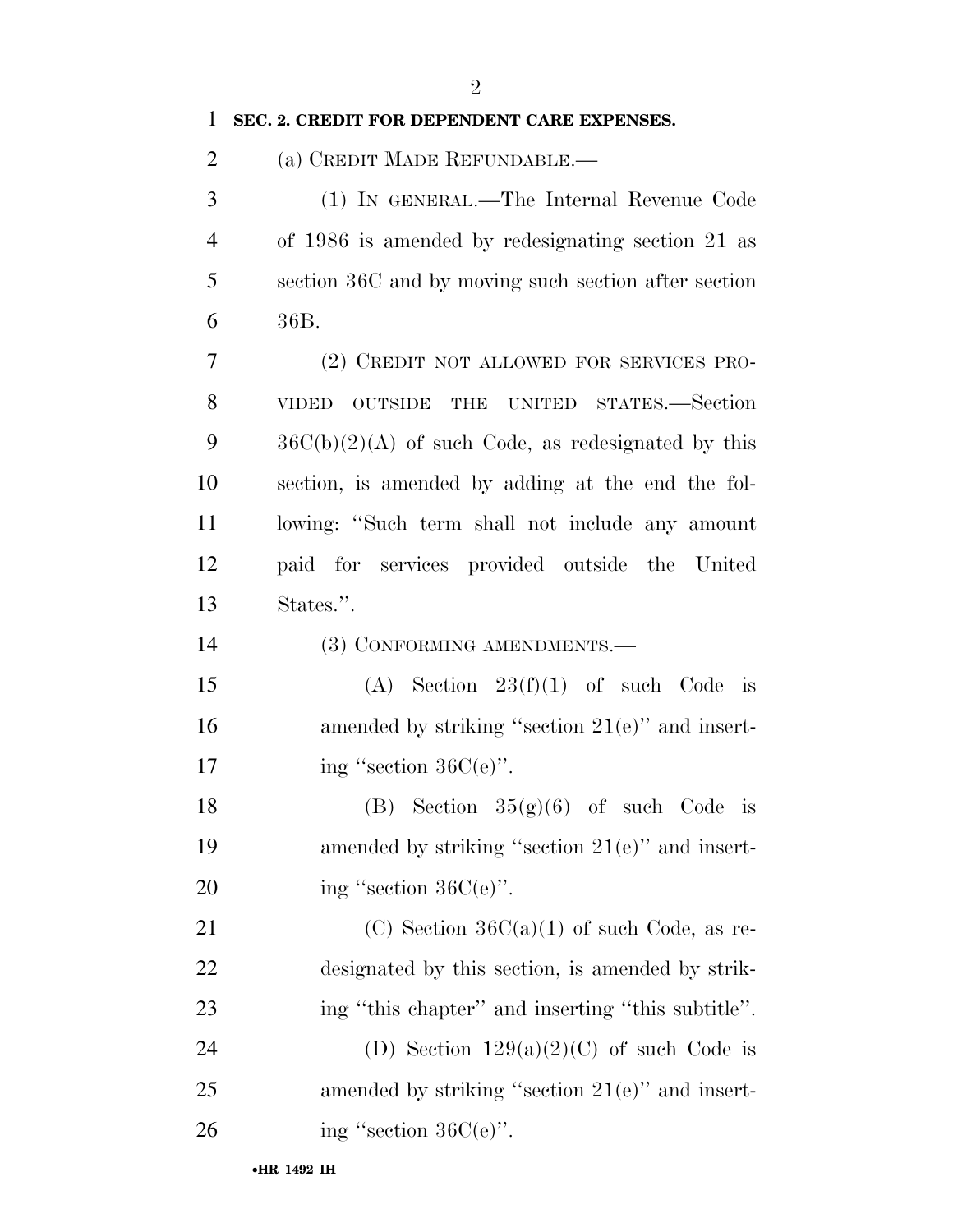| $\mathbf{1}$   | (E) Section $129(b)(2)$ of such Code is           |
|----------------|---------------------------------------------------|
| $\overline{2}$ | amended by striking "section $21(d)(2)$ " and in- |
| 3              | serting "section $36C(d)(2)$ ".                   |
| $\overline{4}$ | (F) Section $129(e)(1)$ of such Code is           |
| 5              | amended by striking "section $21(b)(2)$ " and in- |
| 6              | serting "section $36C(b)(2)$ ".                   |
| $\tau$         | $(G)$ Section 213(e) of such Code is amend-       |
| 8              | ed by striking "section 21" and inserting "sec-   |
| 9              | tion $36C$ .                                      |
| 10             | (H) Section $6211(b)(4)(A)$ of such Code is       |
| 11             | amended by inserting "36C," after "36B,".         |
| 12             | (I) Section $6213(g)(2)(H)$ of such Code is       |
| 13             | amended by striking "section 21" and inserting    |
| 14             | "section 36C".                                    |
| 15             | (J) Section $6213(g)(2)(L)$ of such Code is       |
| 16             | amended by striking "section 21, 24, 32, or       |
| 17             | $6428"$ and inserting "section 24, 32, 36C, or    |
| 18             | $6428"$ .                                         |
| 19             | $(K)$ Paragraph $(2)$ of section 1324(b) of       |
| 20             | title 31, United States Code, is amended by in-   |
| 21             | serting " $36C$ ," after " $36B$ ,".              |
| 22             | $(L)$ The table of sections for subpart A of      |
| 23             | part IV of subchapter A of chapter 1 of the In-   |
| 24             | ternal Revenue Code of 1986 is amended by         |
| 25             | striking the item relating to section 21.         |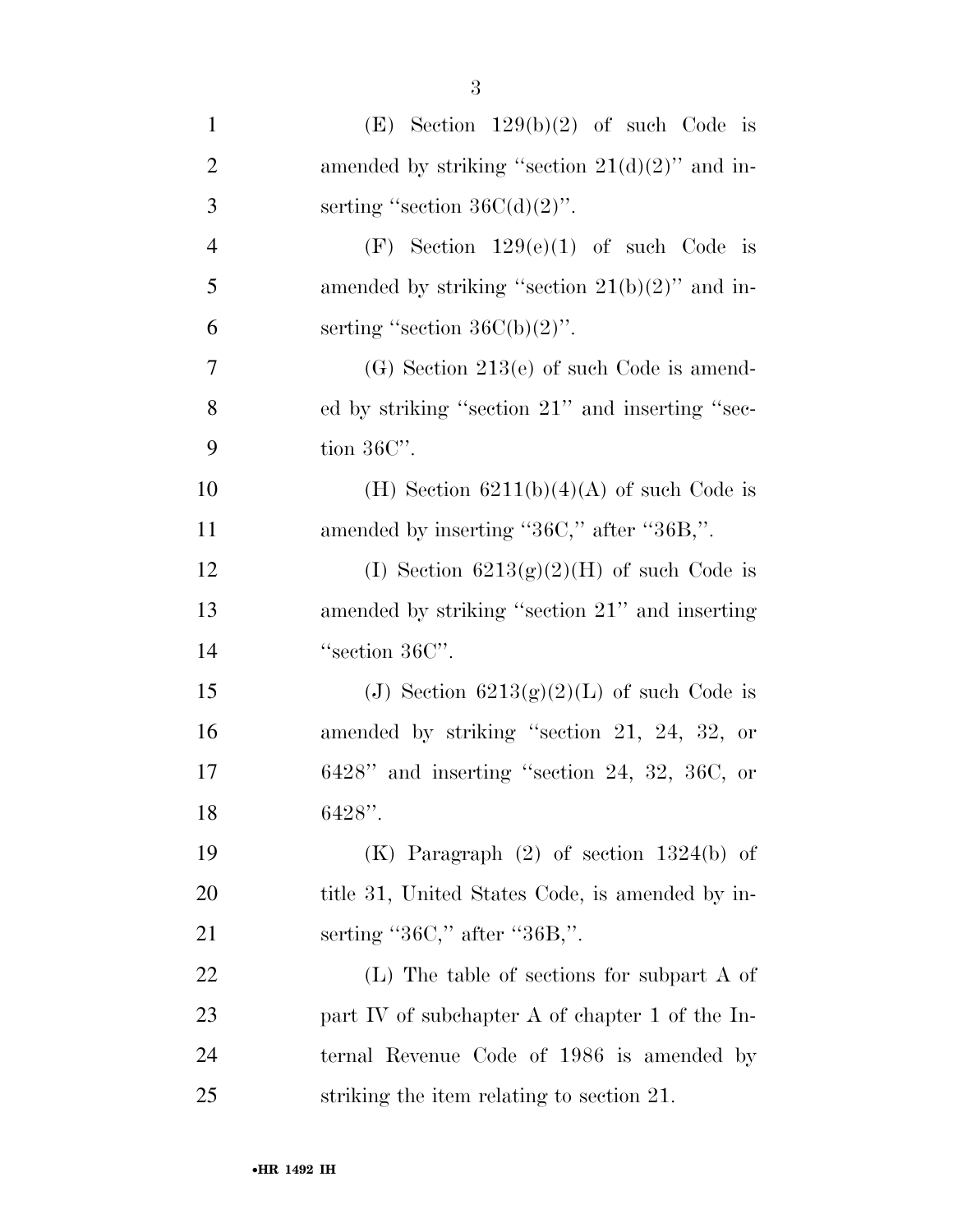| $\mathbf{1}$   | $(M)$ The table of sections for subpart C of                                                         |
|----------------|------------------------------------------------------------------------------------------------------|
| $\overline{2}$ | part IV of subchapter A of chapter 1 of such                                                         |
| 3              | Code is amended by inserting after the item re-                                                      |
| $\overline{4}$ | lating to section 36B the following new item:                                                        |
|                | "Sec. 36C. Expenses for household and dependent care services necessary for<br>gainful employment.". |
| 5              | (b) INCREASE IN DOLLAR LIMITATION.-Section                                                           |
| 6              | $36C(c)$ of such Code, as redesignated by this section, is                                           |
| 7              | amended—                                                                                             |
| 8              | (1) by striking " $\$3,000"$ in paragraph (1) and                                                    |
| 9              | inserting "\$8,000", and                                                                             |
| 10             | $(2)$ by striking "\$6,000" in paragraph $(2)$ and                                                   |
| 11             | inserting "twice the dollar amount in effect under                                                   |
| 12             | paragraph $(1)$ ".                                                                                   |
| 13             | (c) CREDIT ALLOWED FOR 50 PERCENT OF QUALI-                                                          |
| 14             | FIED EXPENSES.—Section $36C(a)(2)$ of such Code, as re-                                              |
| 15             | designated by this section, is amended by striking "35 per-                                          |
| 16             | cent" and all that follows and inserting "50 percent.".                                              |
| 17             | (d) INCOME LIMITATION.—Section $36C(a)$ of such                                                      |
| 18             | Code, as redesignated by this section, is amended by add-                                            |
| 19             | ing at the end the following new paragraph:                                                          |
| 20             | "(3) INCOME LIMITATION.—No credit shall be                                                           |
| 21             | allowed under paragraph (1) with respect to any tax-                                                 |
| 22             | payer for any taxable year if the taxpayer's adjusted                                                |
| 23             | for such taxable year<br>income<br>exceeds<br>gross                                                  |
| 24             | $$200,000."$ .                                                                                       |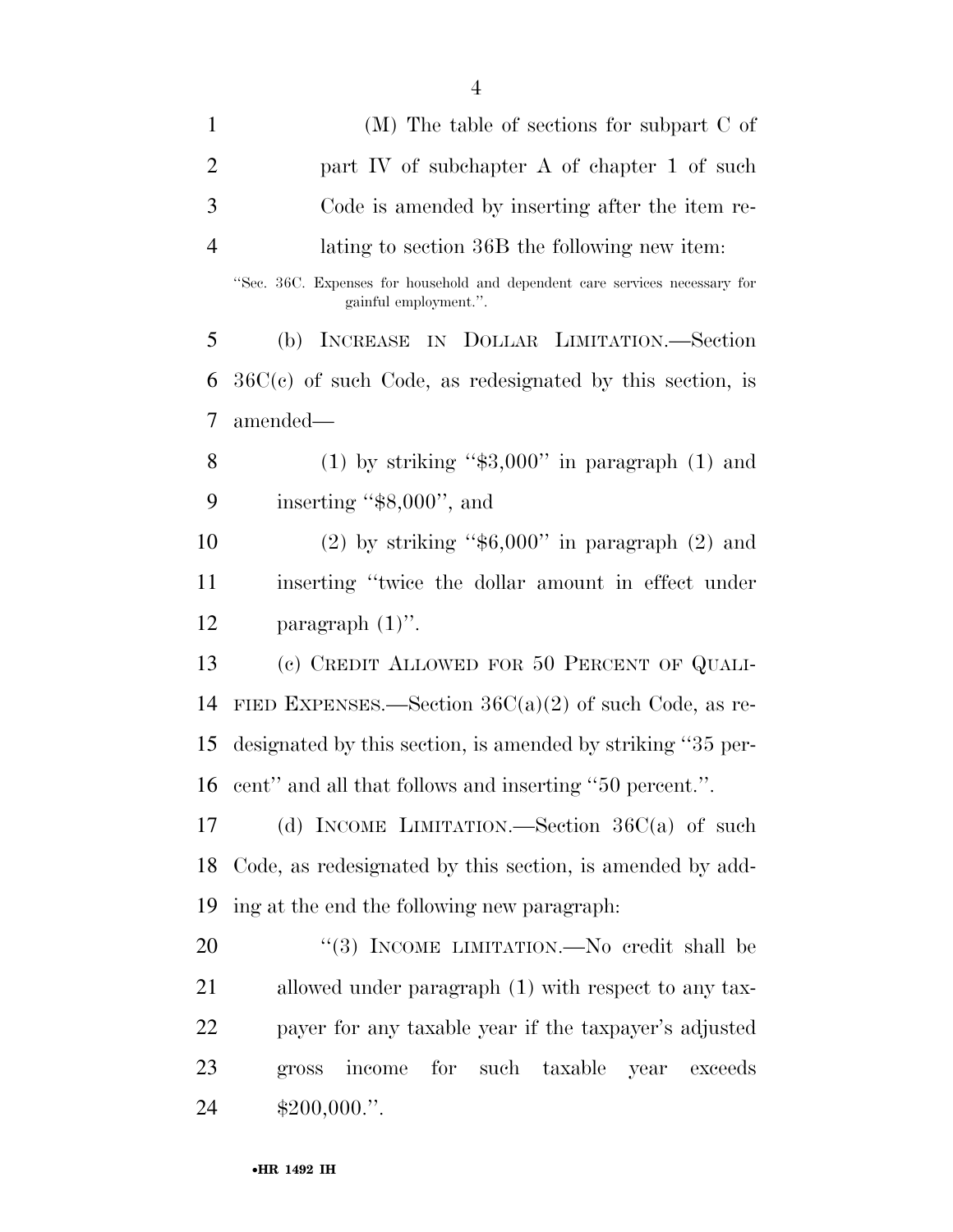| $\mathbf{1}$   | (e) INFLATION ADJUSTMENT OF DOLLAR AND IN-                |
|----------------|-----------------------------------------------------------|
| 2              | COME LIMITATIONS.—Section 36C(e) of such Code, as re-     |
| 3              | designated by this section, is amended by adding at the   |
| $\overline{4}$ | end the following new paragraph.                          |
| 5              | $``(11)$ INFLATION ADJUSTMENT.—                           |
| 6              | "(A) IN GENERAL.—In the case of any                       |
| 7              | taxable year beginning in a calendar year after           |
| 8              | 2015, the $$8,000$ amount in subsection (c)(1)            |
| 9              | and the $$200,000$ amount in subsection $(a)(3)$          |
| 10             | shall each be increased by an amount equal                |
| 11             | $to-$                                                     |
| 12             | "(i) such dollar amount, multiplied by                    |
| 13             | "(ii) the cost-of-living adjustment de-                   |
| 14             | termined under section $1(f)(3)$ for the cal-             |
| 15             | endar year in which the taxable year be-                  |
| 16             | gins, determined by substituting 'calendar                |
| 17             | year 2014' for 'calendar year 1992' in sub-               |
| 18             | paragraph $(B)$ thereof.                                  |
| 19             | $\lq\lq (B)$<br>ROUNDING.—Any increase deter-             |
| 20             | mined under subparagraph (A) shall be rounded             |
| 21             | to the nearest multiple of $$100."$ .                     |
| 22             | (f) EFFECTIVE DATE.—The amendments made by                |
| 23             | this section shall apply to taxable years beginning after |
| 24             | December 31, 2014.                                        |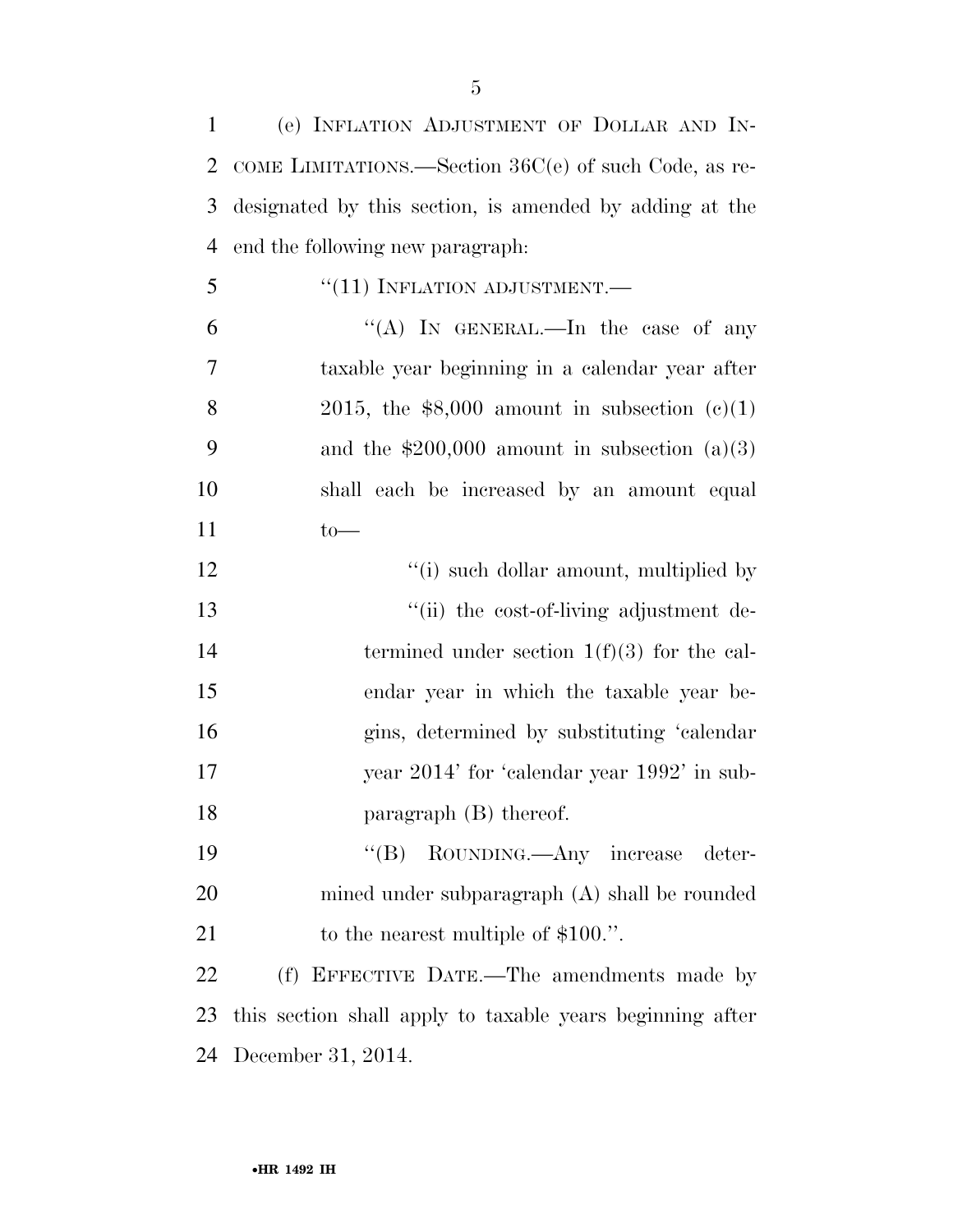(a) IN GENERAL.—Subpart D of part IV of sub- chapter A of chapter 1 of the Internal Revenue Code of 1986 is amended by adding at the end the following new section:

### **''SEC. 45S. CHILD CARE CENTER EDUCATION CREDIT.**

8 "(a) IN GENERAL.—For the purposes of section 38, the child care center education credit determined under this section for the taxable year is an amount equal to 50 percent of so much of the child care educational ex- penses paid or incurred by the taxpayer with respect to the operation of a qualified child care center during the taxable year.

 ''(b) LIMITATION.—The child care educational ex- penses taken into account under subsection (a) with re- spect to any eligible employee of the taxpayer for any tax-able year shall not exceed \$1,000.

 ''(c) DEFINITIONS.—For purposes of this section— 20 "(1) CHILD CARE EDUCATIONAL EXPENSES.— 21 "(A) IN GENERAL.—The term 'child care educational expenses' means, with respect to any eligible employee, expenses paid or incurred by the taxpayer to an eligible educational insti-25 tution (as defined in section  $25A(f)(2)$ ) for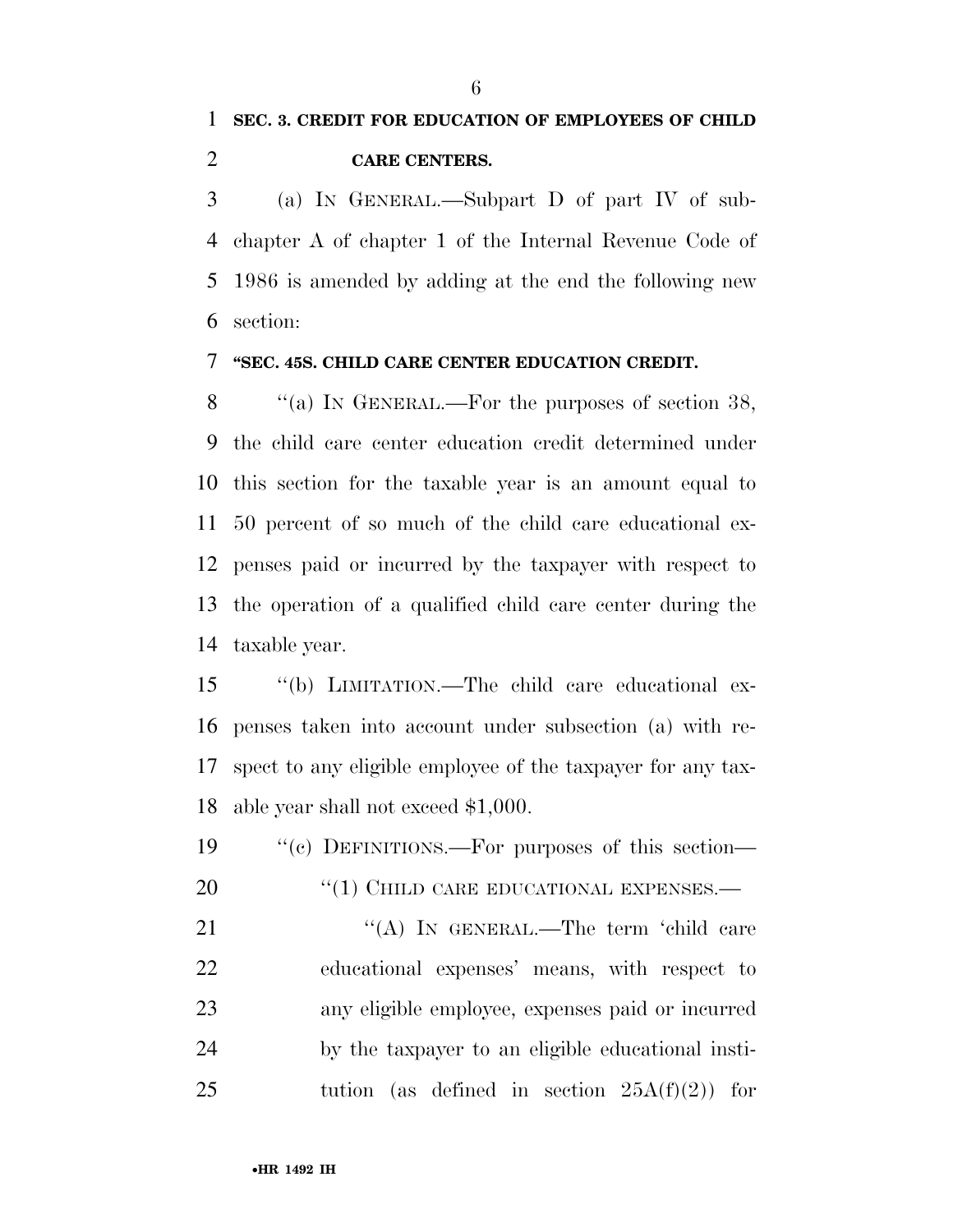| $\mathbf{1}$   | classes related to early childhood education or            |
|----------------|------------------------------------------------------------|
| $\overline{2}$ | development or child care certification.                   |
| 3              | "(B) ELIGIBLE EMPLOYEE.—The term 'el-                      |
| $\overline{4}$ | igible employee' means any employee of the tax-            |
| 5              | payer whose primary job function is providing              |
| 6              | care to children in a qualified child care center.         |
| 7              | "(2) QUALIFIED CHILD CARE CENTER.—The                      |
| 8              | term 'qualified child care center' means any depend-       |
| 9              | ent care center (as defined in section $36C(b)(2)(D)$ )    |
| 10             | located in the United States which meets the re-           |
| 11             | quirements of section $36C(b)(2)(C)(i)$ .                  |
| 12             | "(d) DENIAL OF DOUBLE BENEFIT.—No deduction                |
| 13             | shall be allowed under this chapter for the portion of the |
| 14             | expenses otherwise allowable as a deduction that are taken |
| 15             | into account in determining the credit under this section  |
| 16             | for the taxable year.".                                    |
| 17             | (b) CREDIT TO BE PART OF GENERAL BUSINESS                  |
| 18             | CREDIT.—Subsection (b) of section 38 of such Code is       |
| 19             | amended by striking "plus" at the end of paragraph (35),   |
| 20             | by striking the period at the end of paragraph (36) and    |
| 21             | inserting ", plus", and by adding at the end the following |
| 22             | new paragraph:                                             |
| 23             | "(37) the child care center education credit de-           |
| 24             | termined under section $45S(a)$ .".                        |